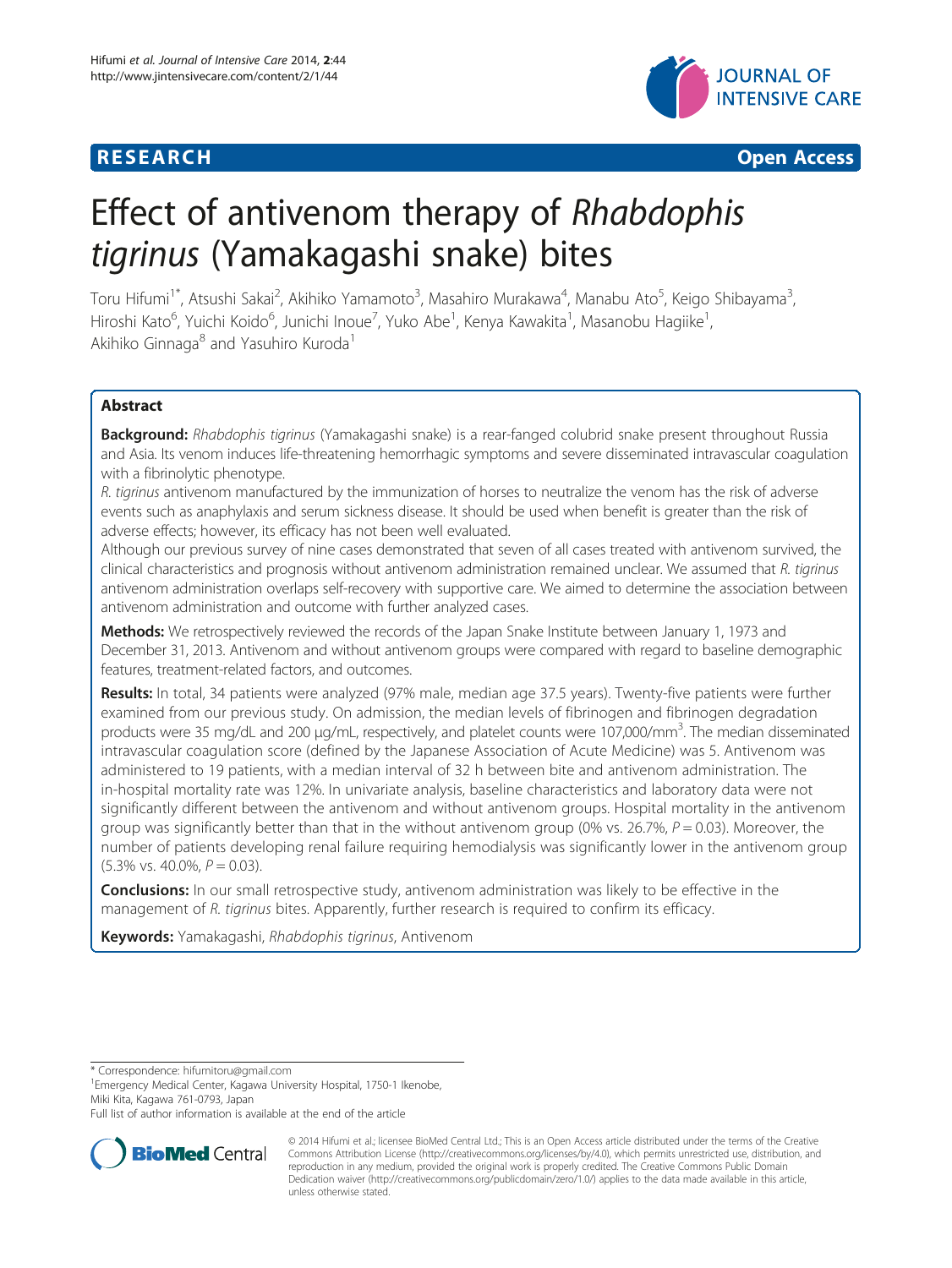# Background

Rhabdophis tigrinus (Yamakagashi snake) is a rear-fanged venomous snake present throughout Russia and Asia [[1](#page-4-0)]. Its venom induces life-threatening hemorrhagic symptoms and severe disseminated intravascular coagulation (DIC) with a fibrinolytic phenotype [\[2](#page-4-0)].

R. tigrinus antivenom manufactured by the immunization of horses to neutralize the venom has the risk of adverse events such as anaphylaxis and serum sickness disease [[1,2](#page-4-0)]. It should be used when benefit is greater than the risk of adverse effects; however, its efficacy has not been well evaluated. Although our previous survey of nine cases demonstrated that seven of all cases treated with antivenom survived, the clinical characteristics and prognosis without antivenom administration remained unclear [[3](#page-4-0)]. Further, theoretically, R. tigrinus antivenom only neutralizes the unbound venom and cannot restore organ function. Antivenom was administered after patients developed severe DIC in the study (the median interval between bite and antivenom administration was 35 h) [[2](#page-4-0)]. We assume that the R. tigrinus antivenom administration overlaps self-recovery with supportive care.

The present study therefore aimed to determine the association between antivenom administration and outcome with further analyzed cases.

### **Methods**

The institutional review board of the Japan Snake Institute approved the present study.

#### Patients and setting

The Japan Snake Institute was established in 1968 to research medical application of snakes.

In clinical practice, physicians managing patients with snake bites usually ask for the assistance of the Japan Snake Institute, where diagnosis is confirmed according to laboratory data and clinical symptoms. Clinical data was routinely collected, and all cases of R. tigrinus bites were recorded in this institute. The records of the Japan Snake Institute were retrospectively investigated between January 1, 1973 and December 31, 2013.

### Diagnosis of R. tigrinus bites

R. tigrinus bites were diagnosed based on the detailed information of snakes that patients observed and hemorrhagic symptoms including severe hypofibrinogenemia, and final diagnosis was recorded in a file of the Japan Snake Institute.

We also applied DIC diagnostic criteria for critically ill patients, as outlined by the Japanese Association of Acute Medicine (JAAM criteria) [\[4](#page-4-0)]; DIC was defined as a total score of ≥4.

#### Treatment of R. tigrinus bites

The antivenom used against R. tigrinus bites was experimentally manufactured [[1\]](#page-4-0). Severe adverse effects exclusively refer to anaphylactic shock in which the patient is at a risk of death because of antivenom administration.

# Data collection

The following parameters were recorded: age, gender, date of injury, clinical symptoms, laboratory data, and DIC score as well as treatment-related factors and the outcomes including hospital mortality and renal failure requiring hemodialysis.

#### Outcome measures

The primary endpoint of the present study was to determine the association between antivenom administration and hospital mortality. The secondary outcome was to determine the association between antivenom administration and renal failure requiring hemodialysis after the acute phase of injury.

# Primary data analysis

Statistical analysis was performed using JMP version 11 (SAS, Cary, NC, USA). Patient characteristics, treatmentrelated factors, and outcomes were compared between the antivenom group and the without antivenom group using Mann–Whitney *U* test and  $\chi^2$  test or, where appropriate, the Fisher exact test for categorical variables.  $P$  values of ≤0.05 alpha were considered statistically significant.

# Results

# Demographic data and clinical characteristics of all study patients

Over the 43-year study period, 34 patients were identified; the patient characteristics are summarized in Table [1](#page-2-0). We further analyzed 25 cases from the previous study [\[3](#page-4-0)]. All patients, except for one, were male, with a median age of 37.5 years. On admission, the median levels of fibrinogen and fibrinogen degradation products (FDPs) were 35 mg/dL and 200 μg/mL, respectively, and platelet counts were 107,000/mm<sup>3</sup> . The mean DIC score was 5.

Antivenom was administered to 19 patients, and the median interval between bite and antivenom administration was 32 h. No apparent adverse effects were observed. DIC was treated with heparin in 14 patients. Seven patients developed renal failure requiring hemodialysis after the acute phase of the injury, and the in-hospital mortality rate for all the patients was 11.8%.

# Comparison of clinical characteristics between the antivenom and without antivenom groups

The comparison of clinical characteristics between the antivenom and without antivenom groups is summarized in Table [2.](#page-2-0) Baseline characteristics and laboratory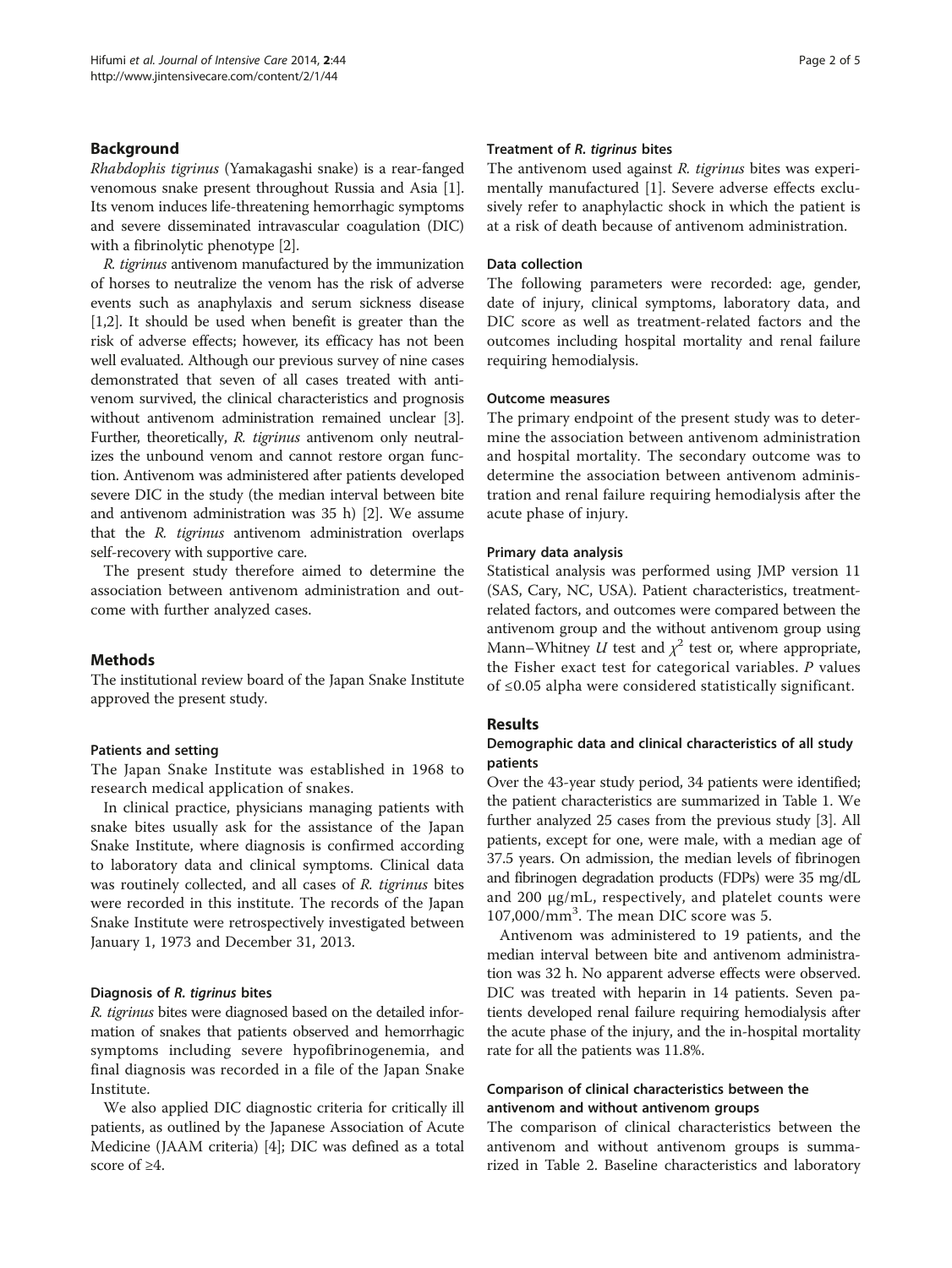#### <span id="page-2-0"></span>Table 1 Population characteristics,  $n = 34$

| <b>Population characteristics</b>                                                   | <b>Values</b> |
|-------------------------------------------------------------------------------------|---------------|
| Age (years)                                                                         | 37.5 (43.8)   |
| Gender, male, n (%)                                                                 | 33 (97.1)     |
| Date of getting injury (year)                                                       |               |
| 1973-1999                                                                           | 25 (73.5)     |
| 2000-2013                                                                           | 9(26.5)       |
| Clinical symptoms                                                                   |               |
| Nasal bleeding, n (%)                                                               | 4(11.8)       |
| Gum bleeding, n (%)                                                                 | 15(44.1)      |
| Bleeding from the bite sites, $n$ (%)                                               | 27 (79.4)     |
| Headache, n (%)                                                                     | 6(17.6)       |
| Laboratory data                                                                     |               |
| Platelet counts $(x10^4/\text{mm}^3)$                                               | 10.7(10.4)    |
| Fibrinogen (mg/dL)                                                                  | 35 (30)       |
| PT-INR                                                                              | 5(4.38)       |
| $FDP$ ( $\mu q/mL$ )                                                                | 200 (180)     |
| DIC score                                                                           | 5(3)          |
| Treatment                                                                           |               |
| Heparin, n (%)                                                                      | 14 (41.2)     |
| FFP, n (%)                                                                          | 8(25.0)       |
| PE, n (%)                                                                           | 4(11.8)       |
| Antivenom, n (%)                                                                    | 19 (55.9)     |
| Time interval between getting Yamakagashi<br>bites and antivenom administration (h) | 32 (31)       |
| Severe adverse effects related to antivenom                                         | 0(0)          |
| Outcome                                                                             |               |
| Mortality, n (%)                                                                    | 4(11.8)       |
| Hospital stay                                                                       | 9.5(9.5)      |
| Renal failure requiring hemodialysis, n (%)                                         | 7(20.6)       |

Data are presented as median (interquartile, IQR) for continuous variables and n (percentage) for categorical variables. PT-INR prothrombin time international ratio, FDP fibrinogen degradation products, DIC disseminated intravascular coagulation, FFP fresh frozen plasma, PE plasma exchange, SD standard deviation.

data were not significantly different between the two groups.

Heparin use in the antivenom group was significantly lower than that in the without antivenom group (21.1% vs. 66.7%,  $P = 0.01$ ).

# Correlations between antivenom administration and outcomes

Hospital mortality in the antivenom group was significantly better than that in the without antivenom group (0% vs. 26.7%,  $P = 0.03$ ) (Figure [1\)](#page-3-0). Moreover, the number of patients developing renal failure requiring hemodialysis was significantly lower in the antivenom group (5.3% vs. 40.0%,  $P = 0.03$ ) (Figure [2\)](#page-3-0).

#### Table 2 Comparison between the antivenom and the without antivenom groups

| <b>Characteristics</b>                            | Antivenom<br>group $(n = 19)$ | <b>Without antivenom</b><br>group $(n = 15)$ | P value |
|---------------------------------------------------|-------------------------------|----------------------------------------------|---------|
| Age (years)                                       | 37(40)                        | 43 (50)                                      | 0.93    |
| Gender, male, n (%)                               | 18 (94.7)                     | 15 (100)                                     | 1.00    |
| Date of injury, year<br>$(2000 - 2013)$ , n $(%)$ | 7(36.8)                       | 2(13.3)                                      | 0.24    |
| Clinical symptoms                                 |                               |                                              |         |
| Nasal bleeding, n (%)                             | 1(5.3)                        | 3(20.0)                                      | 0.07    |
| Gum bleeding, n (%)                               | 8(42.1)                       | 7(46.7)                                      | 1.00    |
| Bleeding from the<br>bite sites, $n$ (%)          | 16 (84.2)                     | 11(73.3)                                     | 0.67    |
| Headache, n (%)                                   | 3(15.8)                       | 3(20.0)                                      | 1.00    |
| Laboratory data                                   |                               |                                              |         |
| Platelet counts<br>$(x10^4/\text{mm}^3)$          | 12.5(10.1)                    | 7.9(11.6)                                    | 0.21    |
| Fibrinogen (mg/dL)                                | 42.5 (20)                     | 31(43)                                       | 0.34    |
| PT-INR                                            | 5.84 (4.24)                   | 2.81(4.11)                                   | 0.1     |
| $FDP$ ( $\mu$ g/mL)                               | 236 (185)                     | 160 (214)                                    | 0.06    |
| DIC score                                         | 5(4)                          | 4.5(3)                                       | 0.6     |
| Treatment                                         |                               |                                              |         |
| Heparin, n (%)                                    | 4(21.1)                       | 10(66.7)                                     | 0.01    |
| FFP, $n$ $(\%)$                                   | 3(15.8)                       | 5(38.5)                                      | 0.22    |
| PF                                                | 1(5.3)                        | 3(20.0)                                      | 0.30    |

Data are presented as median (interquartile, IQR) for continuous variables and n (percentage) for categorical variables. PT-INR prothrombin time international ratio, FDP fibrinogen degradation products, DIC disseminated intravascular coagulation, FFP fresh frozen plasma, PE plasma exchange, SD standard deviation.

# Discussion

In the present study, we demonstrated that hospital mortality and the number of renal failure requiring hemodialysis following the acute phase of R. tigrinus bites were significantly better in patients receiving antivenom than in those not receiving antivenom. Previously, we demonstrated that the pathophysiology of R. tigrinus bites involves DIC with the fibrinolytic phenotype [\[3](#page-4-0)]. However, it seems that this DIC with fibrinolysis phenomenon does not persist throughout hospitalization and may be limited to the acute injury phase. The present survey revealed that in the acute phase, patients developed DIC with the fibrinolytic phenotype; however, 40% of patients without antivenom developed renal failure requiring hemodialysis in the later phase of the injury. Renal pathology has revealed that glomerular fibrin thrombi and tubular necrosis are responsible for renal failure associated with R. tigrinus bites [[5\]](#page-4-0). Indeed, Gando et al. reported that 24 to 48 h after severe traumatic injury, DIC with the fibrinolytic phenotype changes to DIC with the thrombotic phenotype, which can result in the fatal multiple organ dysfunction syndromes (MODS) [\[6,7](#page-4-0)].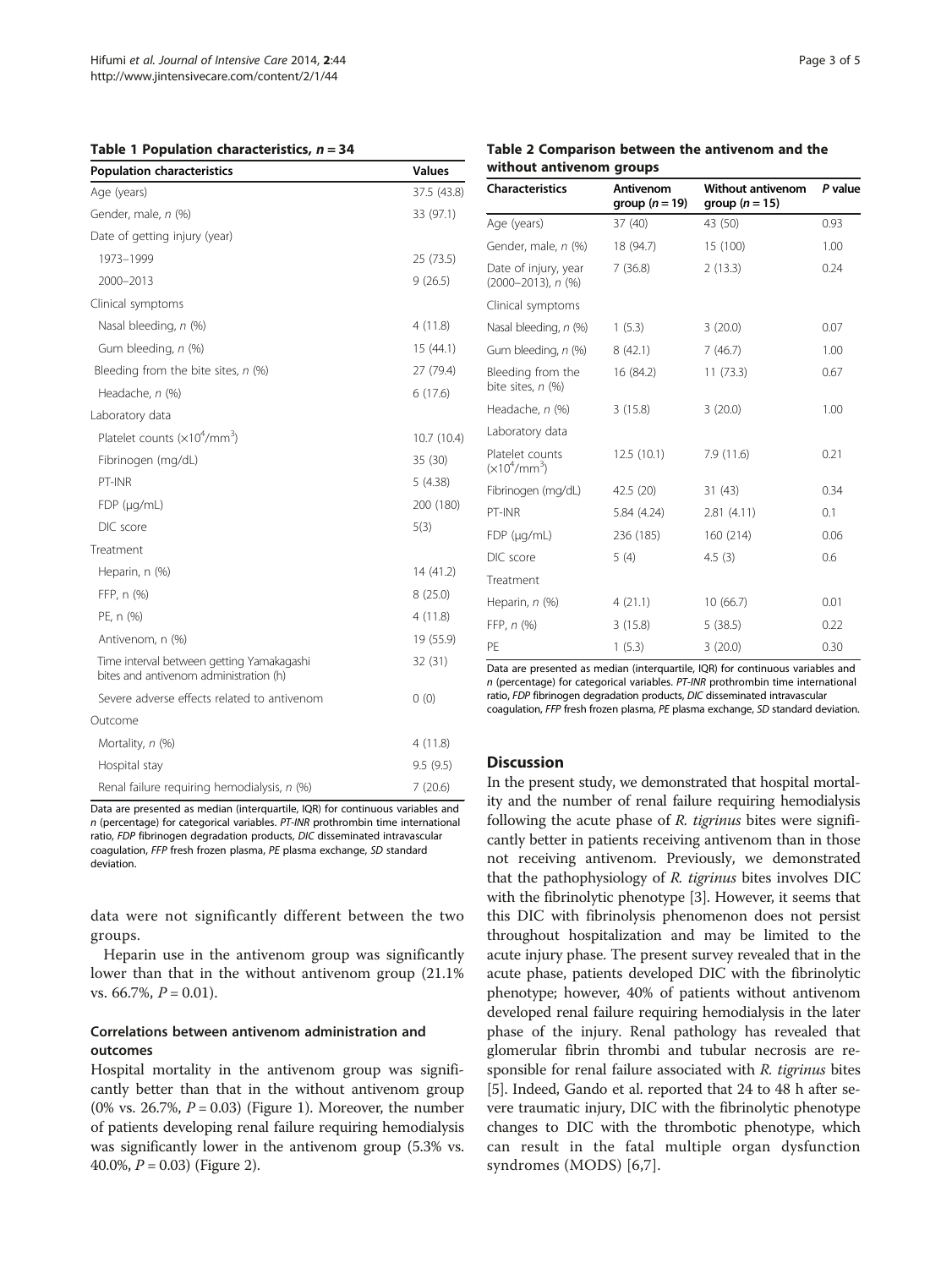<span id="page-3-0"></span>